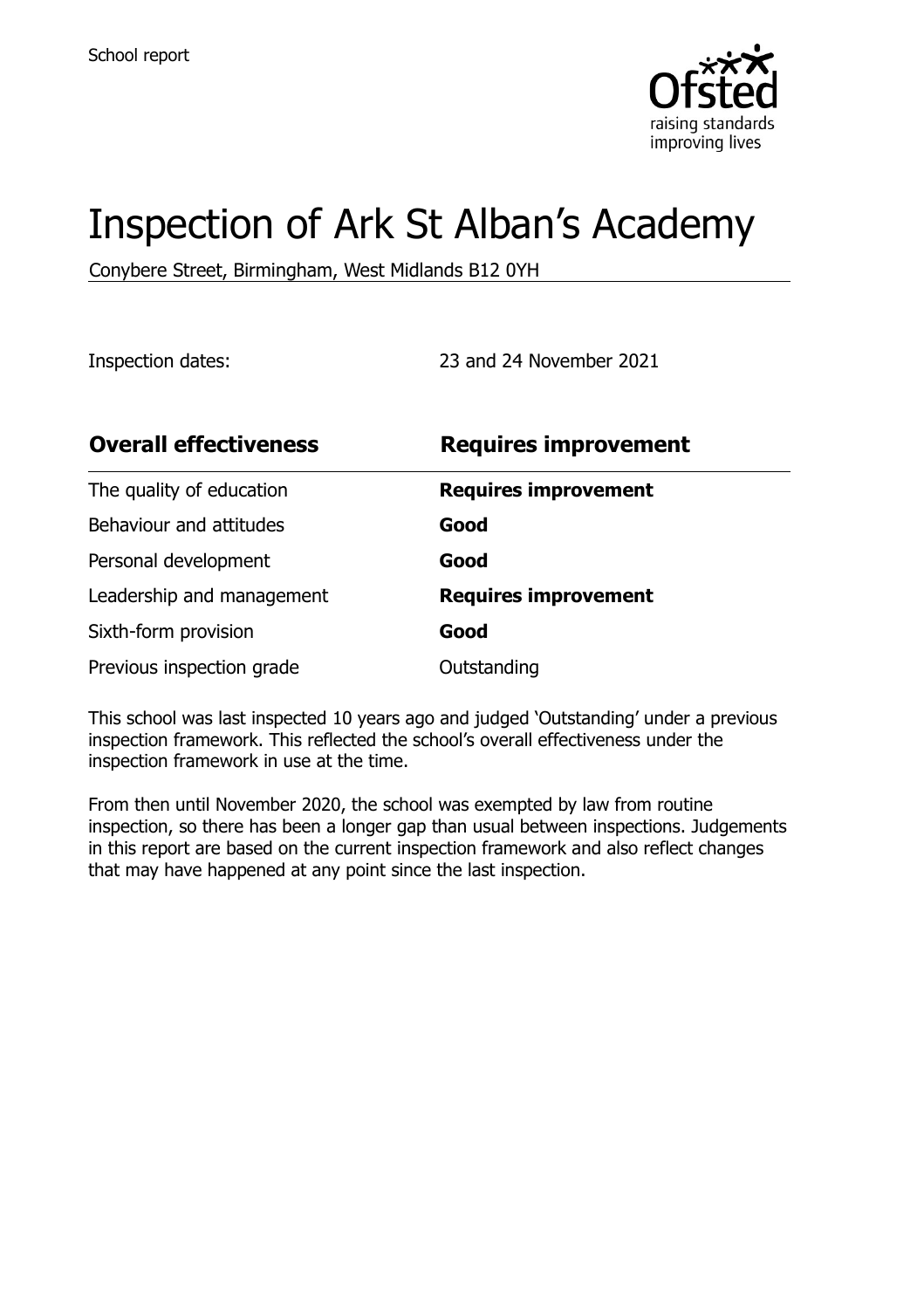

## **What is it like to attend this school?**

Pupils are happy at Ark St Alban's because they are well cared for. Leaders know the local community well. Staff make time to get to know individual pupils and their families. Leaders have high expectations for what they want pupils to achieve. The school's aim for pupils, 'to make the most of their God-given talents by working hard to climb the mountain to university', is evident throughout.

Pupils behave well and attend school regularly. In lessons, pupils are respectful and listen carefully to their teachers. Pupils say that sanctions and rewards are applied consistently by teachers. At social times, pupils generally play together sensibly. Pupils say that if bullying does occur, this is dealt with quickly by staff.

Pupils can study a range of different subjects at key stage 4 and key stage 5 and achieve well. However, at key stage 3, some pupils do not study the full curriculum. This limits their experiences across a broad range of subjects.

There are several different extra-curricular clubs that pupils attend regularly. This includes various sports, cooking, drama and music clubs. There are also other enrichment activities, including a young enterprise programme and a girls' network.

#### **What does the school do well and what does it need to do better?**

The new principal has an accurate view of the school. He has quickly identified the strengths and areas for improvement. Together with other senior leaders, he has begun to make changes and has a clear plan to help the school move forward. However, plans for all pupils to learn a modern foreign language and computing are yet to be fully implemented.

Senior leaders have worked closely with middle leaders to ensure that the curriculum is well planned and sequenced. Leaders have been supported in this work through the trust network. The order in which topics are taught has been carefully mapped, so that pupils are able to build on what they already know. This is particularly strong in mathematics, where leaders have a clear sense of the knowledge and skills pupils need at the end of each year. Leaders have also introduced plans for each subject that set out the key knowledge and ideas pupils should remember from each topic. This has strengthened the way the curriculum is taught and is helping pupils to know and remember more in the long term.

Leaders provide time for teachers to meet to review the curriculum. Teachers work together closely to plan lessons and share ideas and resources. As a result of this collaboration, lessons are planned effectively to help pupils remember more of what they are taught.

Teachers carry out various checks on learning to see what pupils can remember. This includes activities at the start of lessons and at the end of topics. Teachers also use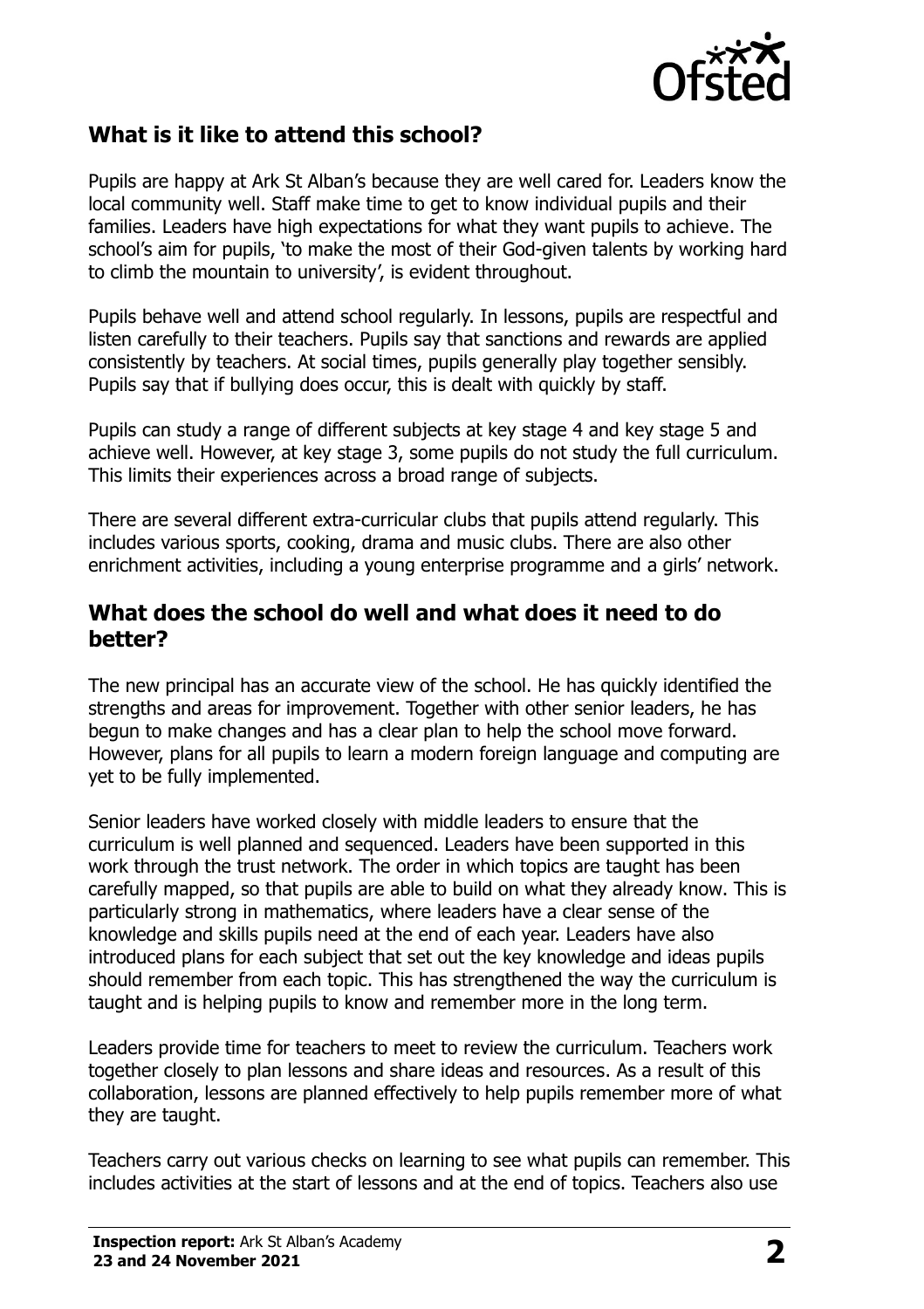

ongoing 'low-stakes' tests to help identify where there may be gaps in learning. This helps to ensure that pupils are more secure in what they know.

Reading is a high priority for the school. Leaders have put in place a well-structured reading recovery programme for several pupils in key stage 3. This helps pupils develop their understanding of phonic sounds and words. Teachers check pupils' reading skills regularly and quickly identify where pupils need further help and support. As a result, pupils make strong progress in their reading.

At present, pupils who are part of the reading recovery programme do not study a modern foreign language. This is contributing to a declining number of pupils opting to study languages at key stage 4. In addition, current pupils in key stage 3 do not study computing. New leaders recognise that this needs to change, and have plans to address this.

Leaders have started to provide more support to pupils with special educational needs and/or disabilities (SEND). This has included recent training with staff in relation to autism spectrum disorder and dyslexia. Leaders have provided further training to teaching assistants to look at strengthening their support for pupils with speech and language needs. Until recently, leaders had not regularly reviewed the learning plans for pupils with SEND. This means that some pupils with SEND have not always benefited from the precise support they need in order to access learning.

Leaders have carefully mapped the school's pastoral curriculum. This includes relationships and sex education that develops pupils' knowledge in an ageappropriate way. Pupils explore a range of topics, including identity, rights and responsibilities, safety and security, and health. Leaders have ensured that there is a comprehensive careers programme, including for those in the sixth form. All pupils in Year 11 and Year 13 have a careers interview. Leaders provide opportunities for pupils to meet with employers as well as representatives of further and higher education establishments. The school is rightly proud that the majority of Year 13 students secured a place at university in 2021, and several have gone on to study medicine.

Trust leaders provided effective support to the school when it was only open to some pupils due to COVID-19 restrictions. This included making sure that all pupils had a digital device to access remote learning. However, in the past, trust leaders have not provided enough scrutiny around decisions about the key stage 3 curriculum and the provision for pupils with SEND. Trust leaders are aware of this and have started to take action.

# **Safeguarding**

The arrangements for safeguarding are effective.

Leaders ensure that appropriate checks are carried out on all staff. Leaders have a strong understanding of safeguarding and the risks that pupils face in the local area. There are clear systems and processes in place for recording incidents and acting on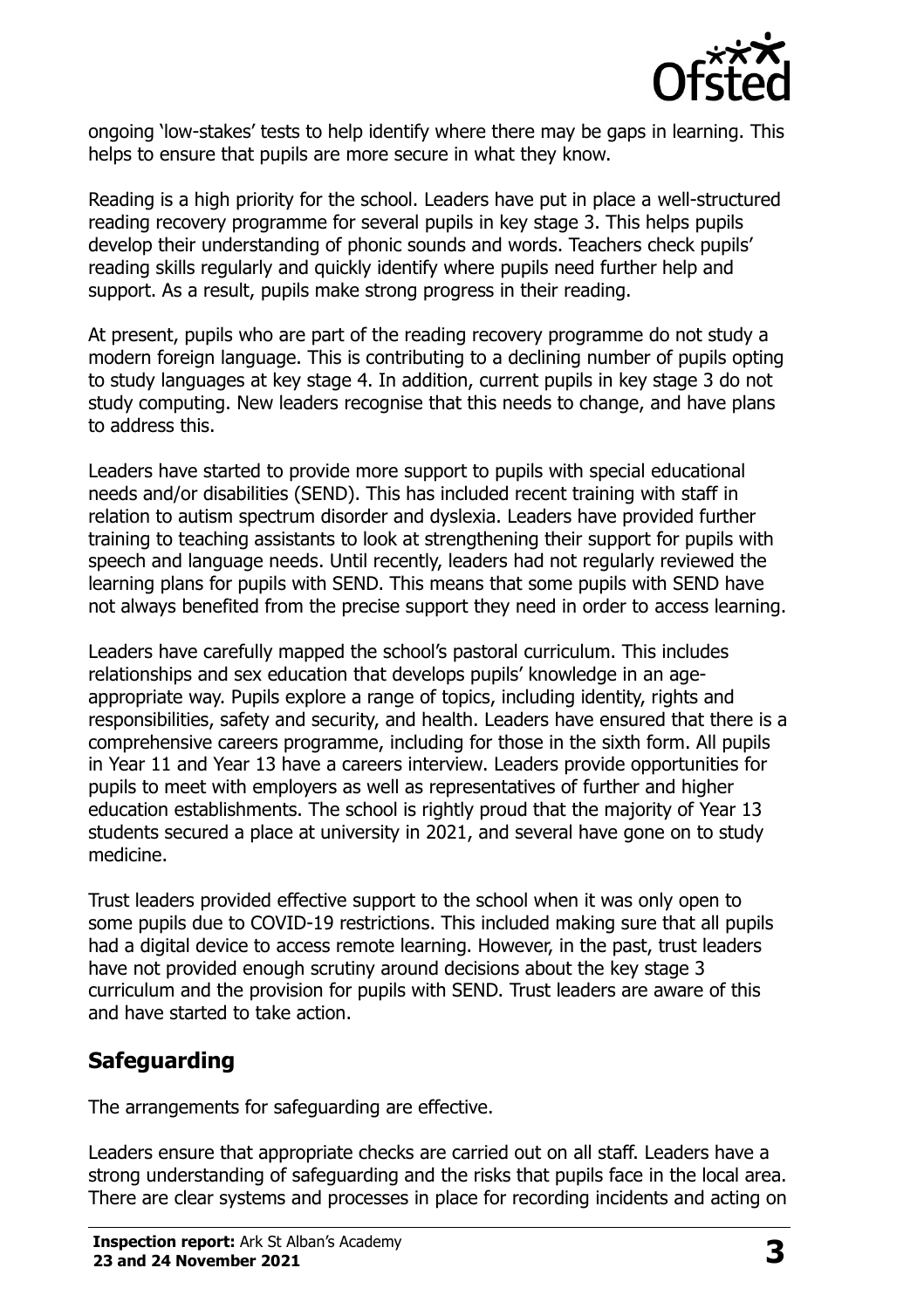

concerns. Referrals to external agencies are made in a timely way to ensure that pupils get the help they need. Staff receive ongoing training on safeguarding throughout the year to ensure that their knowledge is kept up to date. Pupils are taught to keep themselves safe through the pastoral curriculum, including in relation to issues relating to consent.

# **What does the school need to do to improve?**

#### **(Information for the school and appropriate authority)**

- Currently, a large proportion of pupils in key stage 3 do not study a modern foreign language and computing. This means that pupils do not have access to a broad range of subjects. In addition, the number of pupils opting to study a language at key stage 4 is declining. Leaders should ensure that all pupils study a broad and ambitious curriculum at key stage 3, as exemplified by the national curriculum.
- In the recent past, leaders have not regularly reviewed and evaluated the needs of those pupils with SEND. This means that some pupils with SEND have not benefited from the precise support and help they need. Leaders should ensure that all teachers provide effective support to pupils with SEND, and that learning plans are reviewed more regularly to check that they are fit for purpose.
- **Previously, trust leaders have not evaluated fully the impact of decisions made by** school leaders. This has led to some pupils not having access to a broad curriculum at key stage 3 and the needs of pupils with SEND not being met effectively. Governors and trust leaders should provide effective strategic oversight of the decisions made by school leaders, so that all pupils, including pupils with SEND, benefit from a high-quality key stage 3 curriculum.

## **How can I feed back my views?**

You can use [Ofsted Parent View](http://parentview.ofsted.gov.uk/) to give Ofsted your opinion on your child's school, or to find out what other parents and carers think. We use information from Ofsted Parent View when deciding which schools to inspect, when to inspect them and as part of their inspection.

The Department for Education has further [guidance](http://www.gov.uk/complain-about-school) on how to complain about a school.

If you are the school and you are not happy with the inspection or the report, you can [complain to Ofsted.](http://www.gov.uk/complain-ofsted-report)

## **Further information**

You can search for [published performance information](http://www.compare-school-performance.service.gov.uk/) about the school.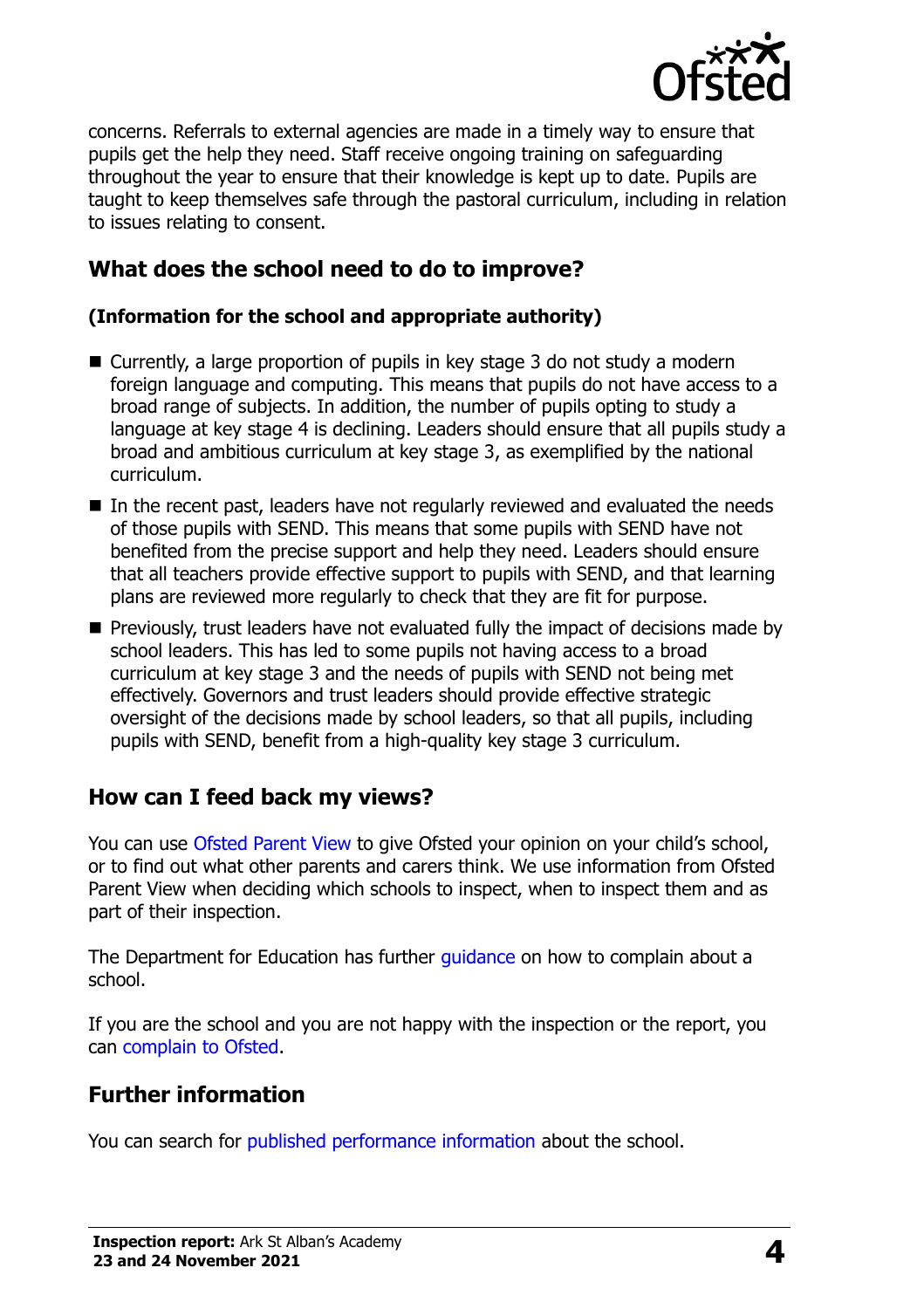

In the report, '[disadvantaged pupils](http://www.gov.uk/guidance/pupil-premium-information-for-schools-and-alternative-provision-settings)' refers to those pupils who attract government pupil premium funding: pupils claiming free school meals at any point in the last six years and pupils in care or who left care through adoption or another formal route.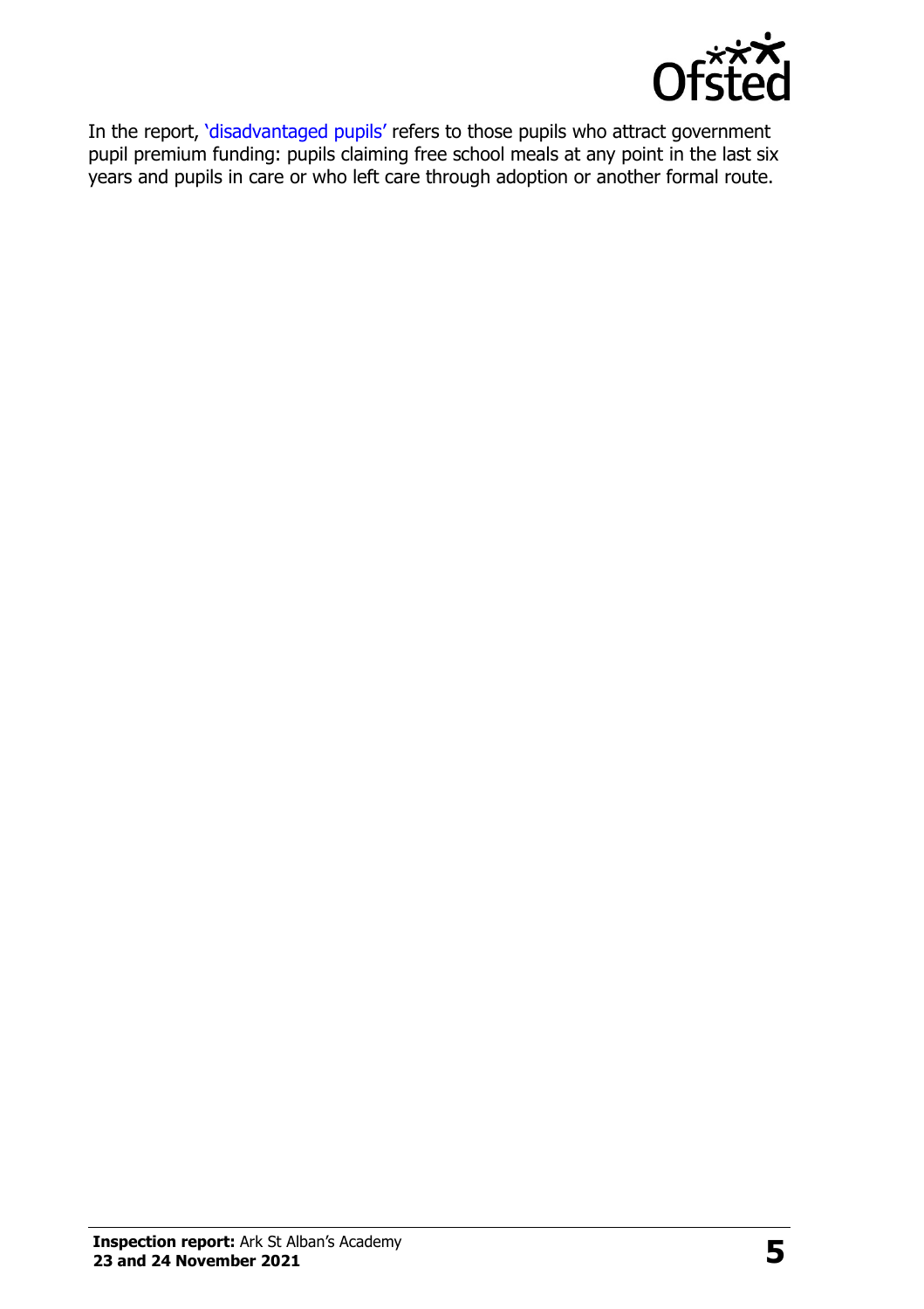

# **School details**

| Unique reference number                            | 135970                                                               |
|----------------------------------------------------|----------------------------------------------------------------------|
| <b>Local authority</b>                             | Birmingham                                                           |
| <b>Inspection number</b>                           | 10202704                                                             |
| <b>Type of school</b>                              | Secondary comprehensive                                              |
| <b>School category</b>                             | Academy special sponsor-led                                          |
| Age range of pupils                                | 11 to 18                                                             |
| <b>Gender of pupils</b>                            | Mixed                                                                |
| <b>Gender of pupils in sixth-form</b><br>provision | Mixed                                                                |
| Number of pupils on the school roll                | 908                                                                  |
| Of which, number on roll in the<br>sixth form      | 179                                                                  |
| <b>Appropriate authority</b>                       | Board of trustees                                                    |
| <b>Chair of trust</b>                              | <b>Paul Marshall</b>                                                 |
| <b>Principal</b>                                   | <b>Guy Rimmer</b>                                                    |
| Website                                            | http://arkstalbans.org                                               |
| Date of previous inspection                        | 7 December 2015, under section 8 of the<br><b>Education Act 2005</b> |

## **Information about this school**

- The principal has been in post since September 2020.
- The school uses two registered alternative providers.
- Ark St Alban's is a Church of England school. Its last section 48 inspection took place in March 2017. Section 48 inspections were suspended due to the COVID-19 pandemic. They restarted in September 2021. The next inspection will be within eight years of the previous section 48 inspection.

# **Information about this inspection**

The inspectors carried out this inspection under section 5 of the Education Act 2005.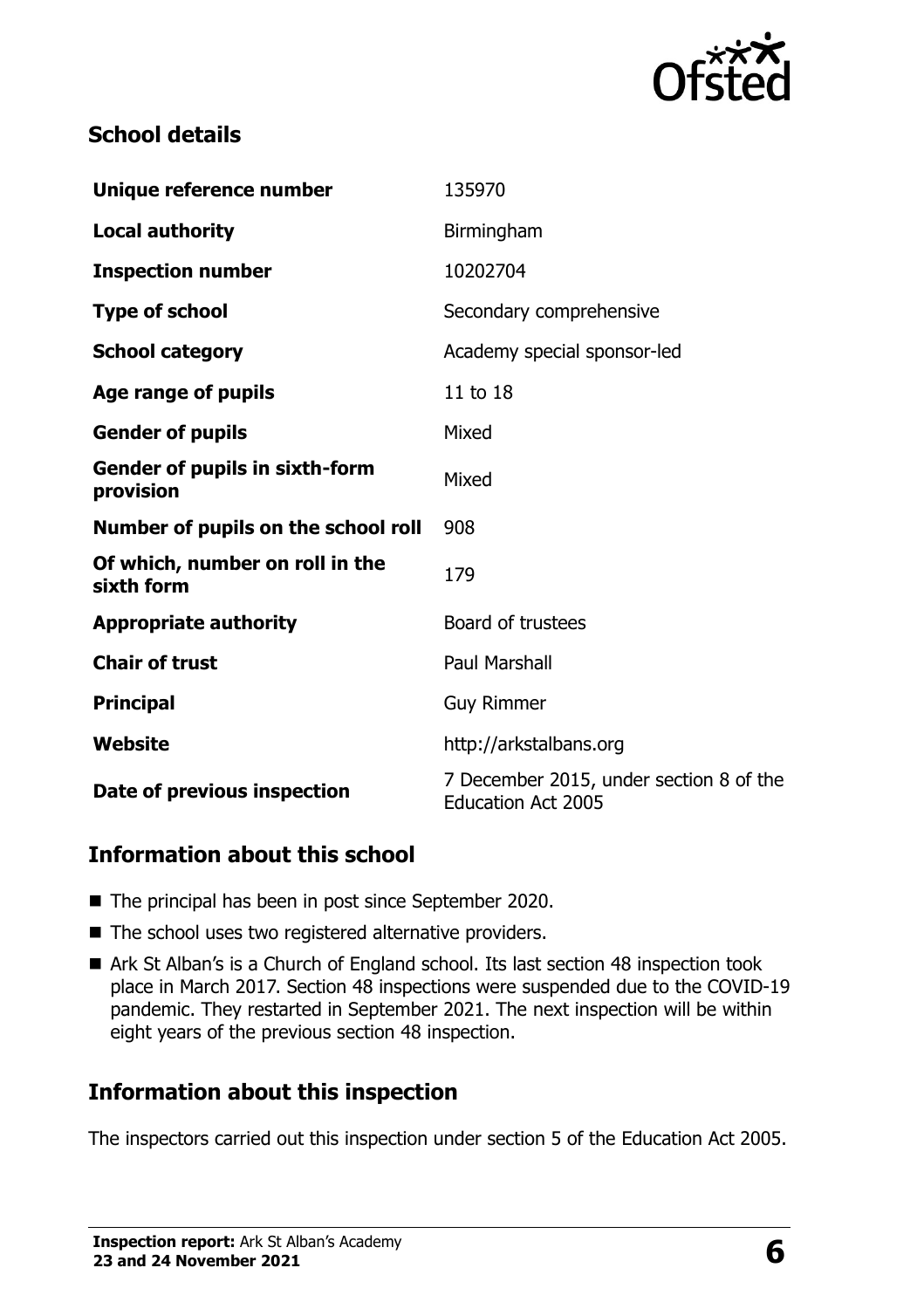

This was the first routine inspection the school had received since the COVID-19 pandemic began. Inspectors discussed the impact of the pandemic with school leaders, and have taken that into account in their evaluation.

- The school meets the requirements of the Baker Clause, which requires schools to provide pupils in Years 8 to 13 with information about approved technical education qualifications and apprenticeships.
- Inspectors focused on the following subjects: mathematics, science, languages and computing. Inspectors examined leaders' plans, visited lessons, looked at pupils' work and talked with pupils about the way these subjects are taught. They also looked at other subjects to check how these are planned and taught.
- Inspectors reviewed a range of school documents. These included information about behaviour, attendance, the school curriculum and improvement planning. The school's website was also checked.
- Inspectors talked to staff and leaders about safeguarding arrangements. They examined how leaders make employment checks on staff and scrutinised further safeguarding records. They also asked how incidents reported by pupils are recorded and analysed.
- **Inspectors observed during informal times of the day to evaluate safeguarding** and pupils' behaviour.
- **Inspectors held meetings with trust leaders, the principal, senior leaders,** curriculum leaders, teachers and pupils. They also talked informally to pupils and staff to gather general information about school life.
- Inspectors considered responses to the online survey, Ofsted Parent View, and free-text comments. Inspectors also considered responses to Ofsted's pupil questionnaires.

#### **Inspection team**

| Mark Howes, lead inspector | Her Majesty's Inspector |
|----------------------------|-------------------------|
| Tim Bassett                | Ofsted Inspector        |
| Mike Onyon                 | Ofsted Inspector        |
| Caroline Hoddinott         | Ofsted Inspector        |